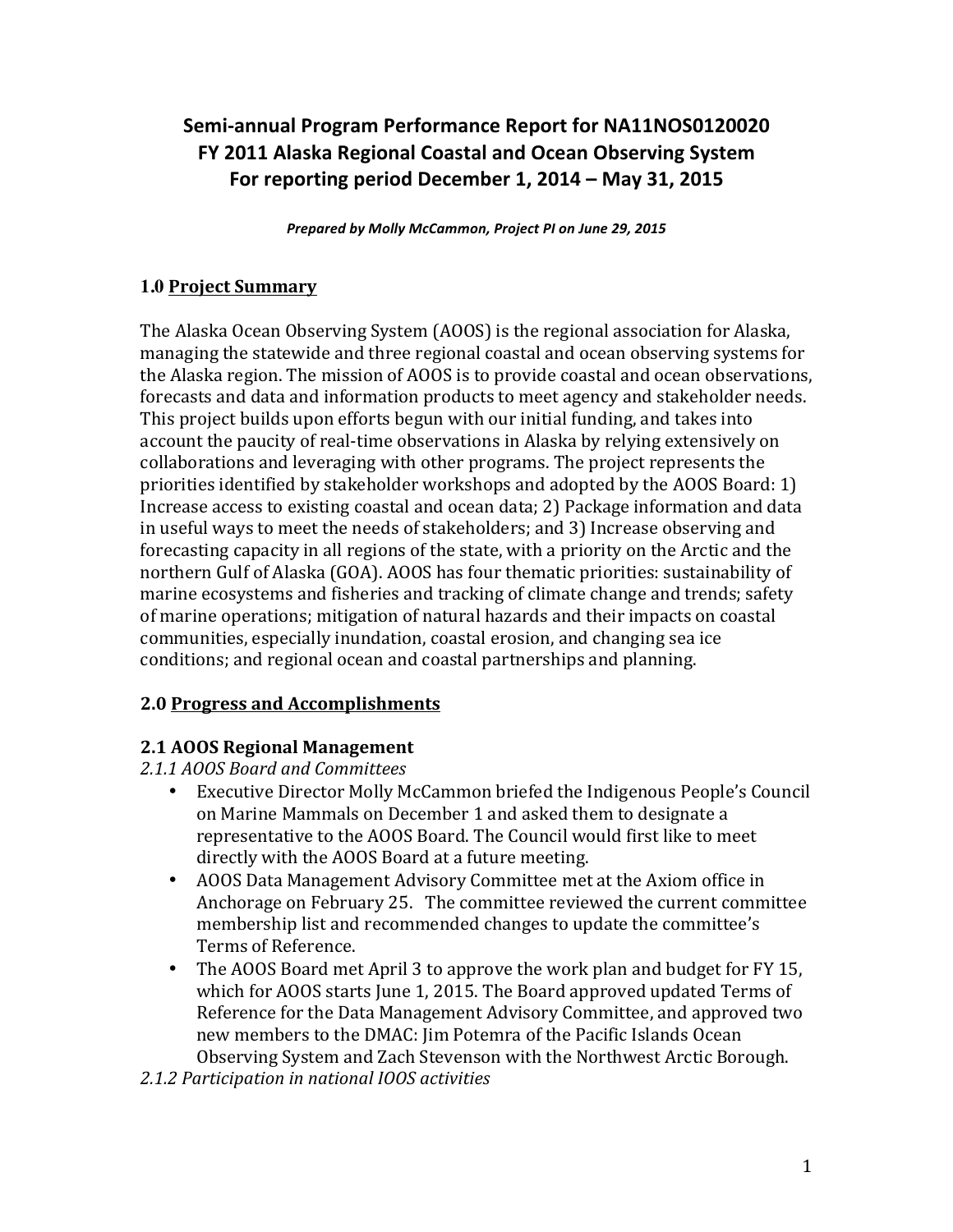- McCammon joined IOOS Association Executive Director Josie Quintrell and the association's board chair Ru Morrison in Washington DC January 13-15 to brief new Congressional staffers on the IOOS Program, as well as AOOS and Arctic issues.
- McCammon attended meetings with the IOOS Association and the IOOS National Program office in Washington DC March 2-4.
- Darcy Dugan participated in regular IOOS Education and Outreach calls.
- *2.1.3 Partnerships and external affairs - Alaska*
	- AOOS and Arctic ERMA (Environmental Response Management Application) staff met December 18 for a quarterly update.
	- AOOS partnered with ACCAP, Alaska Sea Grant, the Alaska Marine Conservation Council, and UAF's Ocean Acidification Research Center to host an Ocean Acidification Workshop in Anchorage on December 2.
	- Representatives and project partners from the Aleutian and Bering Sea Climate Vulnerability Assessment met in Anchorage on Dec 10-11.
	- McCammon briefed the Prince William Sound Regional Citizens Advisory Council in Anchorage January 23 on Prince William Sound (PWS) observing activities and gathered input on future plans for PWS.
	- McCammon and AOOS Data Team members presented information on the AOOS website, Research Workspace and data visualization tools to the Exxon Valdez Oil Spill Trustees Council's Public Advisory Committee in February.
	- McCammon participated in a two day Northwest Arctic Borough Science Advisory Committee meeting in February.
	- McCammon participated in reviews of applicants for the new Alaska Sea Grant Alaska Fellowship Program and pre-proposals for Sea Grant's research program in February.
	- McCammon participated in the 2-day site review of Alaska Sea Grant conducted by Sea Grant's national program office.
	- AOOS Data Team (Chris Turner and Will Koeppen) attended the meeting of NPRB's Gulf of Alaska Integrated Ecosystem Research Program in Fairbanks April 7-10.
	- McCammon attended a joint meeting of the advisory committees to the Northwest Arctic Borough and North Slope Borough science programs Anchorage April 9-10.
	- McCammon attended the May 27 meeting of the Alaska Climate Change Executive Roundtable and facilitated a discussion about the group's mission and goals. ACCER continues to sponsor the Alaska Data Integration Working Group, originally initiated by AOOS and USGS.
	- As a member of Alaska Governor Bill Walker's Arctic/Climate Change transition team, McCammon participated in a May 29 conference call with Alaska Department of Environmental Conservation Commissioner Larry Hartig and Alaska Department of Natural Resources (AKDNR) Commissioner Mark Myers (both of whom are AOOS Board members) regarding future state priorities for Arctic and climate change issues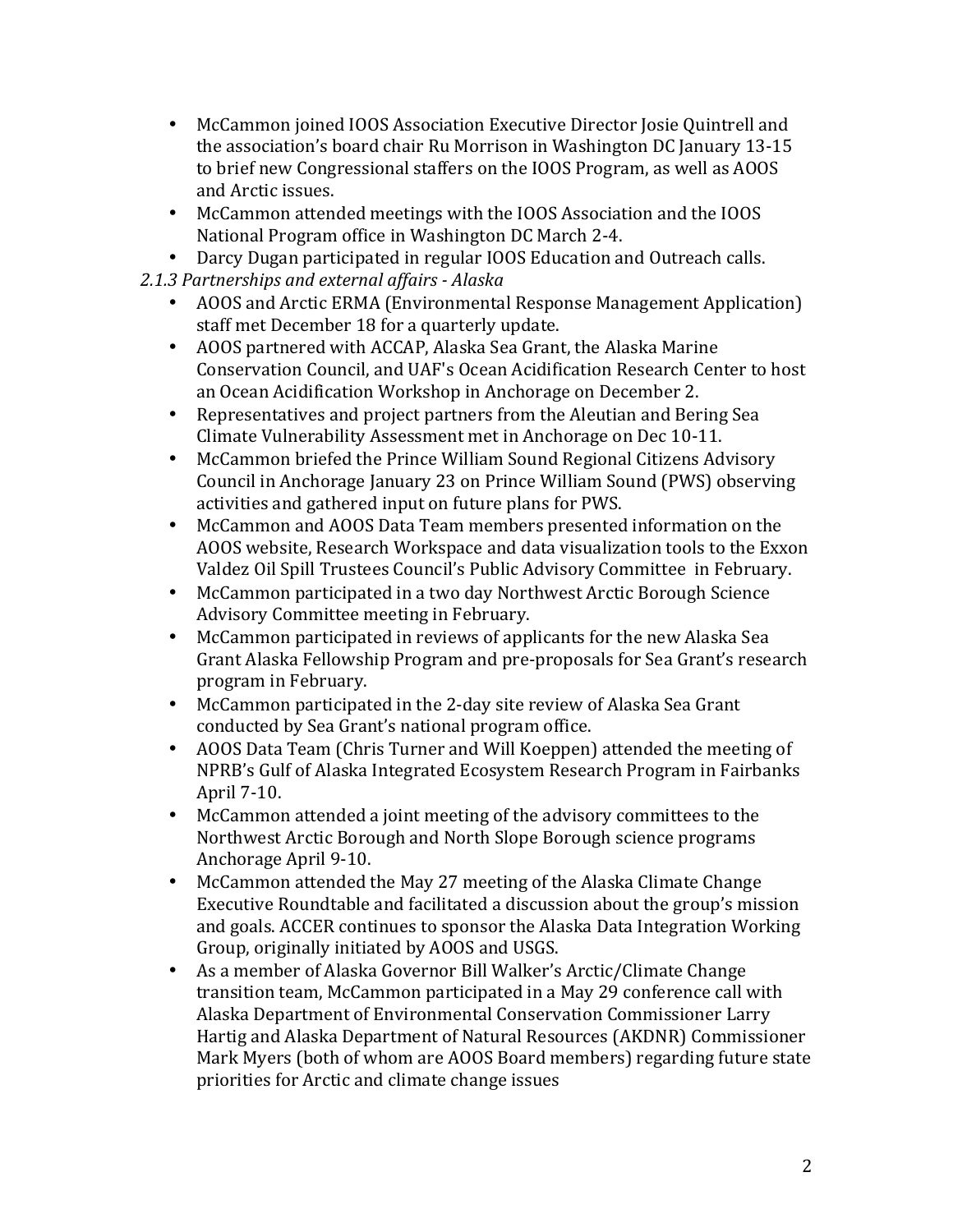- McCammon and Dugan participated in discussions on May 11 about data collection and data sharing with members of the Alaska LNG Project team from Anchorage and Houston.
- McCammon and Dugan hosted stakeholder engagement meetings to help inform the AOOS 5 year proposal to NOAA. On May 18 and 19, they met in Juneau with representatives of the navigation community and the NOAA team working on ecosystem report cards and integrated ecosystem assessments. On May 26, they convened members of the Prince William Sound Regional Citizens Advisory Council and Prince William Sound Science Center/Oil Spill Recovery Institute to discuss PWS needs.
- McCammon and AOOS staff Holly Kent participated in meetings of the Alaska Center for Climate Assessment and Policy Steering Committee (National Oceanic and Atmospheric Association's Alaska Regional Integrated Sciences and Assessments Program); NOAA's regional collaboration team; and Cook Inlet Regional Citizens' Advisory Council.
- AOOS partnered with Alaska Sea Grant to host sessions of the Alaska Marine Policy Forum on January 14, March 19 and May 20, 2015.
- *2.1.4 Partnerships and external affairs – national & international*
	- McCammon met with Simon Stephenson at the White House Office of Science and Technology Policy, Laura Cantral from the Joint Ocean Commission Initiative, IOOS staff and Gerry Meyers from Stantec in Washington DC January 13-15.
	- McCammon attended meetings with the Consortium for Ocean Leadership's Arctic Policy Forum, and Alaska's Congressional offices in March.
	- McCammon attended the Joint Ocean Commission Initiative's Arctic Ocean Leadership Roundtable in Fairbanks April 27-28.
	- McCammon attended the May 5-6 Pacific Anomalies Workshop at Scripps Institute of Oceanography in San Diego along with five other Alaskans. The meeting was used to exchange information about the unusually warm ocean  $temperatures$  in the Pacific this past year – from Baja to the Bering Sea – and potential biological impacts.
	- AOOS Data Team member Will Koeppen represented AOOS at a joint Alaska-Norway Experts Group Roundtable May 27 and discussed data sharing and monitoring systems for Safety and Preparedness in the Arctic. Will also attended the luncheon honoring the King of Norway during his visit to Alaska.
- 2.1.5 Program management, administration, fundraising and financial oversight
	- Proposal action:
		- o AOOS/Axiom and UAF/International Arctic Research Center submitted a proposal to the National Science Foundation to provide data management archive and access services for NSF's Arctic programs.
		- $\circ$  The AOOS/Axiom data team is part of the Stantec group that was recently awarded the contract by BOEM to conduct the Marine Arctic Research Ecosystem Study (MARES) in the Beaufort Sea. AOOS will provide data management services for the project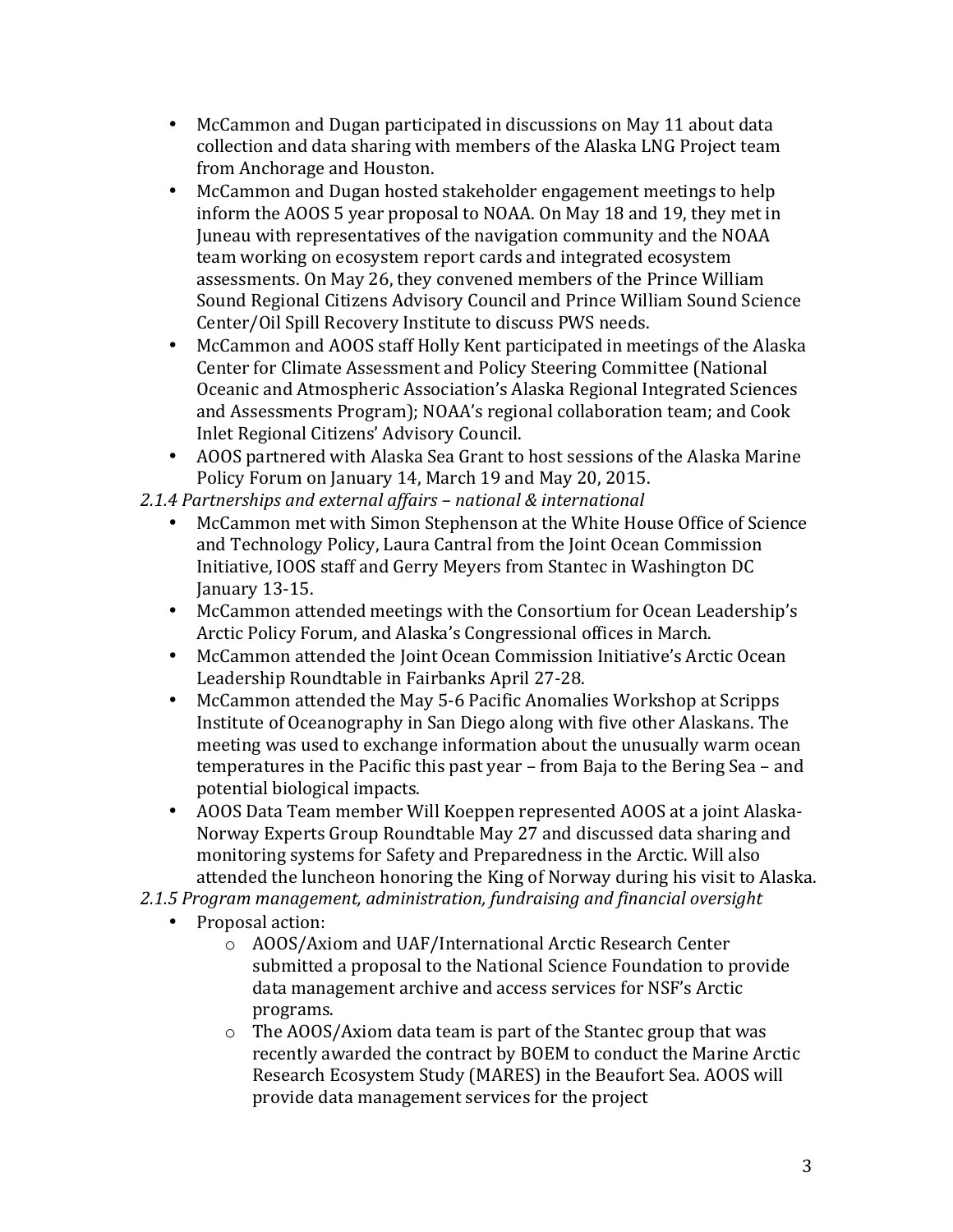- $\circ$  AOOS received approval for a proposal to enhance NOAA's Beluga Sightings Database by adding other data layers to create a Cook Inlet Beluga Ecosystem Portal.
- $\circ$  AOOS staff worked to develop a conceptual 5 year proposal to present to the AOOS Board in June.

#### **2.2 Marine Operations**

- *2.2.1 Maintain Snotel stations in Prince William Sound (PWS) and Cook Inlet (CI)*
	- Subaward to PWS Science Center.
	- Annual maintenance conducted by National Resources Conservation Service.
- *2.2.2 Pilot AIS dissemination of weather data*
	- Subaward to Marine Exchange of Alaska (MXAK).
	- An AtoN (Aids to Navigation) AIS (Automatic Identification System) installation was completed at Prudhoe Bay.
	- Four marine weather station installations were completed in the Aleutian Islands (Port of Adak and Adak mountain), Southcentral Alaska (Kenai) and Southeast Alaska (Tenakee Springs). All data are provided on the AOOS data portal, in NWS products and to vessels via AIS and/or the pda and smartphone display products.
	- A survey of Yasha Island (proposed marine weather station site) found this site to be unsuitable so an alternate was identified in Southeast Alaska at Point Gardner. Permit applications were submitted and await approval.
	- Authorization to transmit from all AIS AtoN stations was granted by the United States Coast Guard (USCG) and Federal Communications Commission. The USCG is using the Anchorage AtoN transceiver to transmit two Virtual AtoNs in Upper Cook Inlet.
	- Phase II development of AIS/WX software configuration is underway to provide interface for system monitoring and configuration management.

2.2.3 Provide public access to High-Frequency Radar (HFR) data in Chukchi Sea & plan *for future HFR* 

- Field sites at Point Barrow and Cape Simpson were winterized until the 2015 field season.
- Preparations for the 2015 field season began with permitting and indemnity for landowners.
- *2.2.4 Weather Research and Forecasting (WRF) wind model for PWS and CI*
	- This subaward concluded.
- *2.2.5 Maintain operational Regional Ocean Modeling System (ROMS) model for GOA*
	- Subaward with YI Chao for maintenance with daily update schedule.
	- Continued to run real-time PWS ROMS modeling system on daily basis and uploaded daily output to AOOS data portal. Supported AOOS DMAC team for web interpretation and visualization.
- 2.2.6 Validate hydrological model for PWS
	- Subaward to Prince William Sound Science Center.
	- Model evaluations are ongoing although funding is complete.
- 2.2.7 Ingest ROMS models for Bering Sea into JPL data assimilation system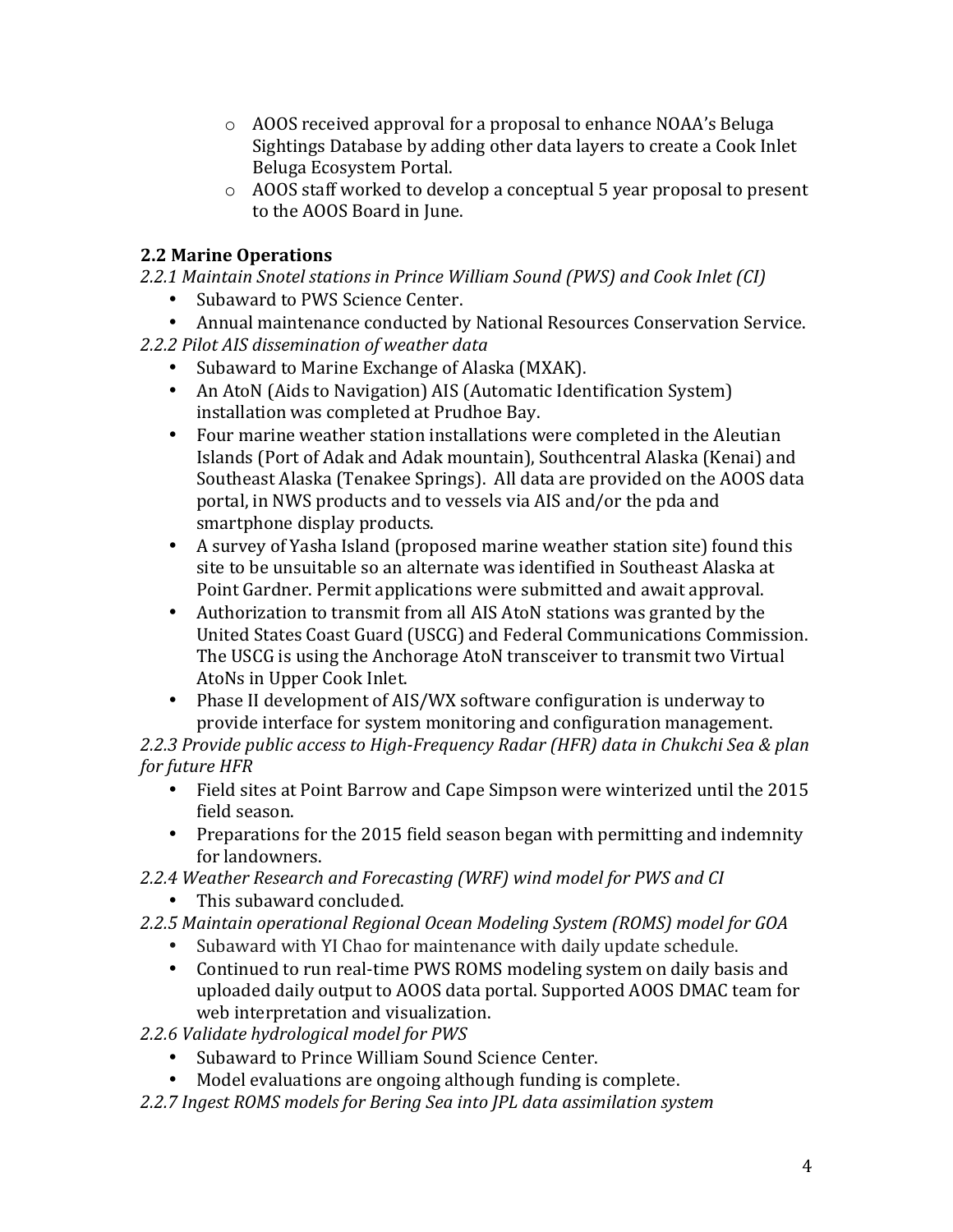- This project has been completed.
- *2.2.8 Beaufort Sea wave measurements*
	- Subaward to UAF (Weingartner).
	- A new deployment location and ship time for deploying the waves mooring for an additional year was identified.
	- Instrument batteries and replacement equipment were prepared for mooring turnaround for deployment year 2 in August 2015.
- *2.2.9 Kenai River web cam*
	- Cook Inlet Regional Citizens Advisory Council, city of Kenai, and Marine Exchange of AK provided ongoing maintenance.

# **2.3 Coastal Hazards**

- 2.3.1 Monitor prior Alaska Harbor Observation Network (AHON) pilot projects in Seward and Kodiak and assess further expansion of AHON
	- Prior award with Alaska SeaLife Center.
	- Meetings were held in Seward and Kodiak with Harbor Directors in anticipation of transferring equipment to the Marine Exchange.
- *2.3.2 Maintain Coastal Data Information Program (CDIP) wave buoy in Cook Inlet*
	- Buoy deployed in April and is now streaming real-time data.
- *2.3.3 Produce electronic sea ice atlas*
	- Subaward to ACCAP.
	- Script for updating Atlas developed, and data for 2014 obtained from NSIDC and included. The digital atlas is now complete through December 2014.
	- Obtained access to Shell digital sea ice data and now assessing value that could be added by this high-resolution information.
	- Conducted survey of atlas users.
	- Work is underway on a publication summarizing Alaskan sea ice variations of the past 160 years based on the Alaska sea ice atlas.
- 2.3.4 Develop coastal flooding, storm surge and sea level rise products.
	- Developed agreement with Norton Sound Economic Development Corporation (NSEDC) for future deployments of Wave buoy in Norton Sound.
	- Subaward continued with ADNR/DGGS to provide coastal hazard and vulnerability tools and products.
	- Seeding data into the Alaska Coastal Profile Tool continues. Archived datasets are being incorporated to the interactive database, and the format has been adjusted to accommodate historical datasets and measurements collected by local observers.
	- The color-indexed elevation map series has been presented at several conferences and community meetings.
	- In preparation for 2015 water level station developments, the calibration was checked on the sensor installed in Unalakleet last fall; DGGS participated in an Integrated Water Level Network workshop in May; and instrumentation components were purchased and permits secured for realtime sensor installations in Goodnews Bay, Port Heiden and Kaktovik.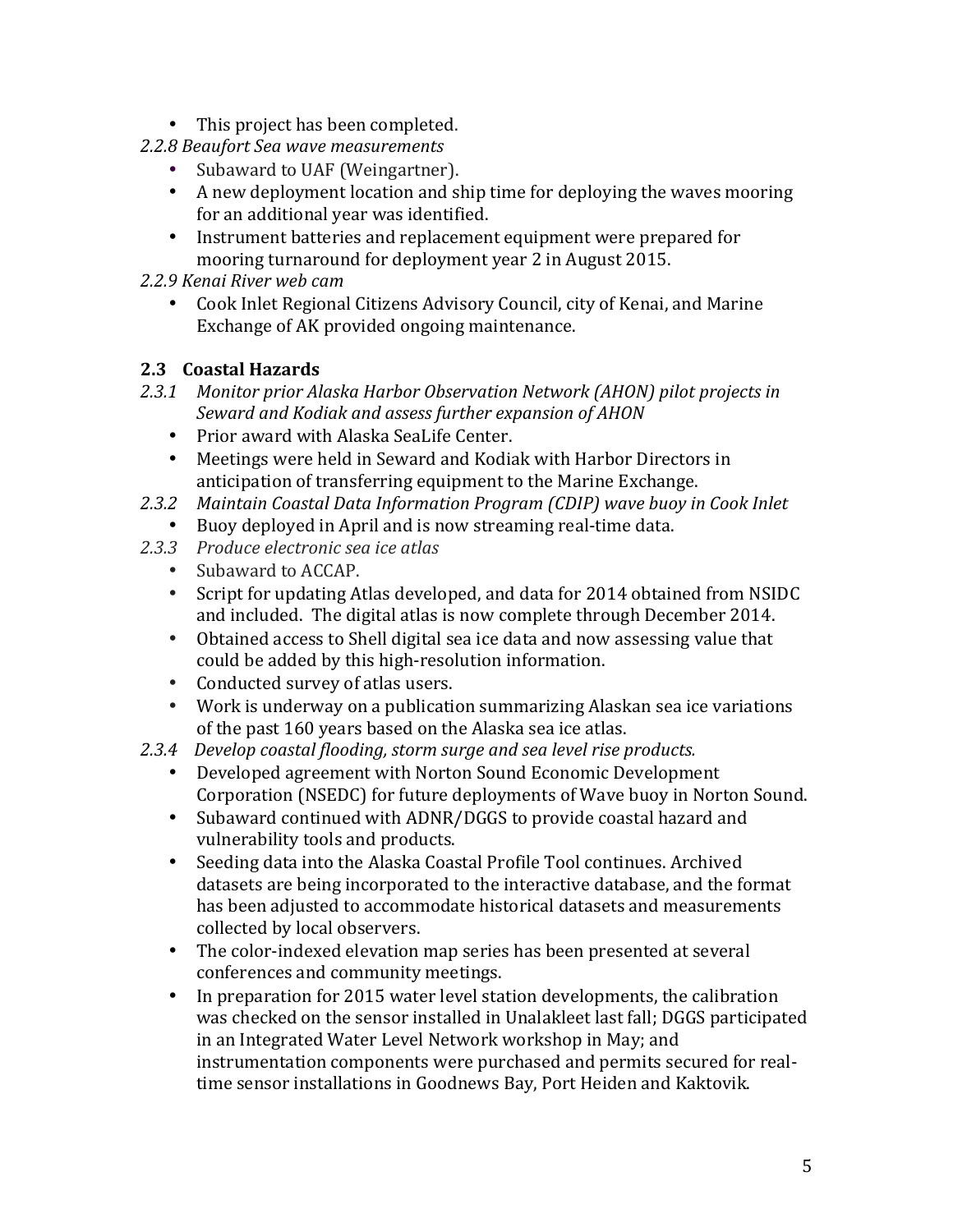#### **2.4 Ecosystems/Fisheries and Climate Trends**

- *2.4.1 Maintain Arctic Research Assets Map*
	- Transitioned map to HTML. Continued to maintain.
- 2.4.2 Support sampling along Seward Line
	- Subaward to University of Alaska Fairbanks (UAF).
	- Anomalously warm temperatures observed in fall 2014 have persisted throughout the winter along the Seward Line.
	- Average upper-100m temperatures for the GAK stations were  $0.9$ -1.3 $^{\circ}$ C above the 18-year mean for those stations, with the largest anomalies at the offshore end. Averaging  $1^{\circ}C$  along the line, this anomaly is very close to those observed during the 1998 and 2003 El Niños.
	- The line was extended offshore to encompass stations GAK14 & GAK15. All offshore stations were sampled to 1000 m with the CTD.
	- The PI partnered with other Gulf of Alaska researchers to present findings on the 2014 anomaly at the Pacific Anomalies Science and Technology Workshop held at the Scripps Institute of Oceanography May 5-6.

2.4.3 Use AOOS glider for high-latitude observation node in Chukchi & test glider use *for monitoring marine mammals* 

- Subaward to UAF/Woods Hole/University of Washington to record, detect, classify, and remotely report marine mammal calls in real time from autonomous platforms. Calls are picked up by a digital acoustic monitoring (DMON) instrument and the low-frequency detection and classification system (LFDCS), using previously developed (AOOS funded) Arctic-specific call library.
- PIs extracted acoustic and environmental data from the 2014 glider and manually double-checked real-time detections with acoustic data. They used the 2014 data to improve and expand upon the current Arctic call library.
- PIs developed a new software add-in to the LFDCS system to display at sea reported pitch tracks and spectrograms for more efficient post-deployment.
- PIs presented 2013 and 2014 glider deployment results at the Alaska Marine Science Symposium Jan 2015: "Real-time marine mammal and noise monitoring from ocean gliders.

*2.4.4 Support Distributed Biological Observatory*

- Subaward to University of Alaska Fairbanks (UAF) for NE Chukchi mooring.
- PI ordered new mooring sensors: DO, PAR, Fluorescence/CDOM/OBS and received the sediment trap, AZFP, SUNA, and DO, PAR, Fluorescence/CDOM/OBS sensors.
- PI supervised ongoing construction of the Chukchi ecosystem moorings. Two moorings will be deployed in 2015, the sediment trap and a passive acoustic recording device.
- The 2015 mooring will measure temperature, salinity, pressure, ice draft, significant wave height and direction, particles (sediment trap), acoustic backscatter at four frequencies, water speed and direction, dissolved oxygen, turbidity, PAR, chlorophyll fluorescence, colored dissolved organic matter, optical backscatter, and passive acoustic recordings of marine mammals.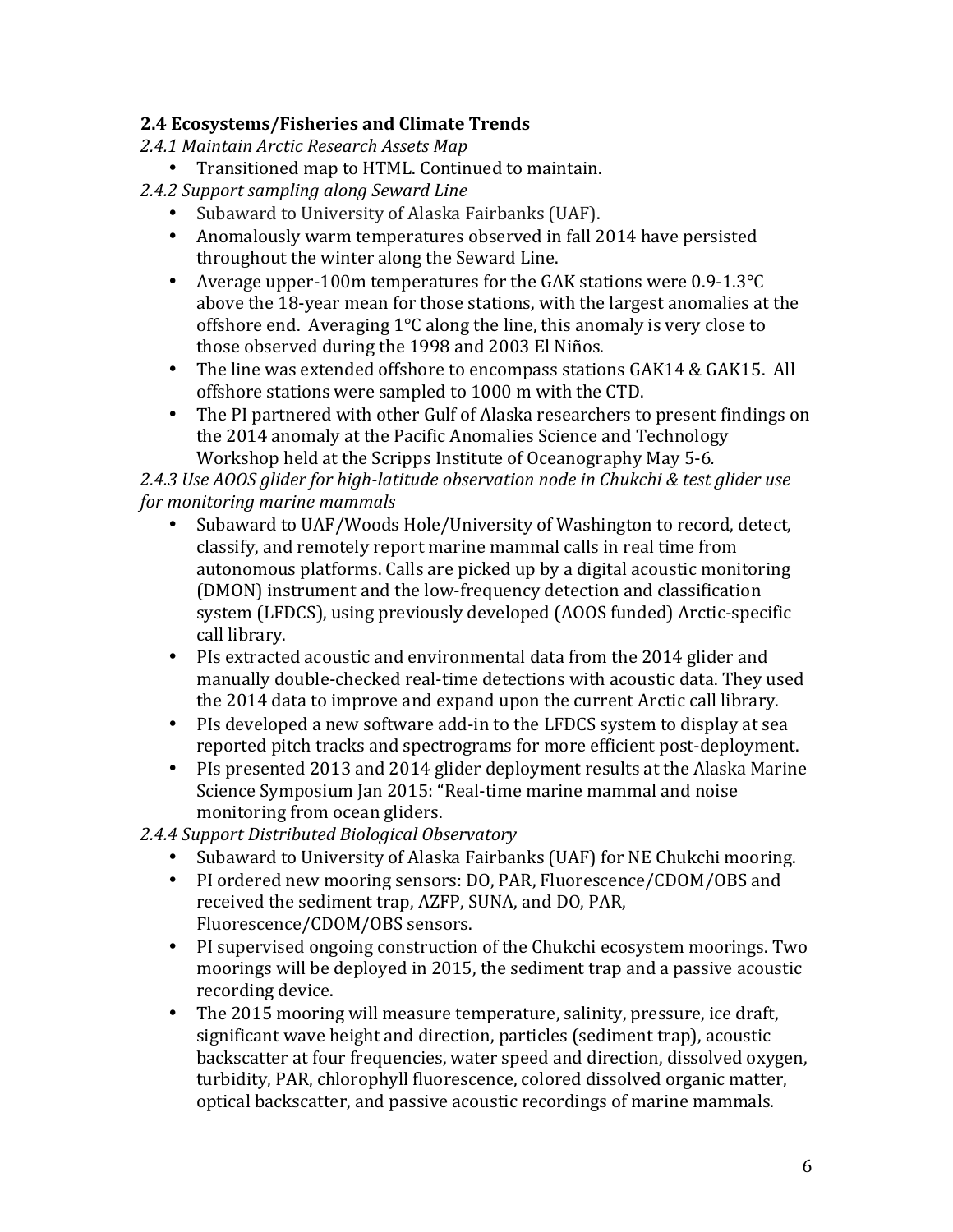*2.4.5 Maintain ocean acidification (OA) sampling along Seward Line; support OA*  sensors on moorings in Chukchi, Gulf of Alaska and Bering Sea; conduct OA monitoring *at Alutiiq Shellfish Hatchery; and develop OA forecast for Gulf of Alaska.*

- Subaward to UAF.
- Results from the PWS/GOA OA glider project completed in 2014 have been discussed at a number of conferences and manuscript preparation is underway. Major results of this work were; the ability to describe acute and chronic impacts on the marine carbonate system across the coastal ocean continuum from the tidewater glacier terminus to the continental shelf break; documentation of intense near-shore  $CO<sub>2</sub>$  exchange with the atmosphere that is not accounted for in climatologies of sea-air  $CO<sub>2</sub>$  flux in this setting and the role of these intense sea-air  $CO<sub>2</sub>$  fluxes in setting calcium carbonate saturation states.
- A manuscript describing the first 10-months of data from the Alutiiq Pride Shellfish Hatchery has been accepted for publication. The new Burkolator  $pCO<sub>2</sub>/TCO<sub>2</sub>$  system was installed in August 2014 and is still in operation.
- Samantha Sedlecki is still working on the GOA forecast, focusing on the surface aragonite fields and comparing approaches – algorithm vs tic and Ta model. The next step is to do a freshwater removal experiment to test the sensitivities. Everything is on track for a December paper submission.

2.4.6 Test use of conductivity sensors at Cordova tide station

- Subaward to PWSSC.
- A second conductivity sensor was modified for operation at the tide station replacing the old sensor.
- The old and new conductivity sensors were calibrated so that there are 2 sensors available for use.
- 2.4.7 Support mooring turnovers for biological monitoring
	- Subaward to PWSSC.

• Data uploaded from the Ocean Tracking Network array in February and May. 2.4.8 Conduct Conductivity/Temperature/Depth (CTD) surveys in Kachemak Bay and *lower Cook Inlet*

- Conducted monthly shipboard oceanographic surveys with CTD profiler at mid-Kachemak Bay transect (Homer Spit line) in December 2014 and January, February, March, April and May 2015. Air and water temperatures continue to be significantly above normal in Kachemak Bay, consistent with the Pacific-coast wide warm temperature anomaly.
- Conducted seasonal shipboard oceanographic surveys with CTD profiler at outer Kachemak Bay transect in February and April 2015.
- Provided CTD data to NOS/NCCOS researchers for harmful algal bloom (paralytic shellfish poisoning) studies and to AOOS for upload to Gulf of Alaska data portal and to CSDL for model validation.
- Cook Inlet oceanography data included in draft Gulf Watch Alaska science synthesis report submitted to the Exxon Valdez Oil Spill Trustee Council in December 2014, with final report to be submitted in June 2015: "Quantifying temporal and spatial ecosystem variability across the northern Gulf of Alaska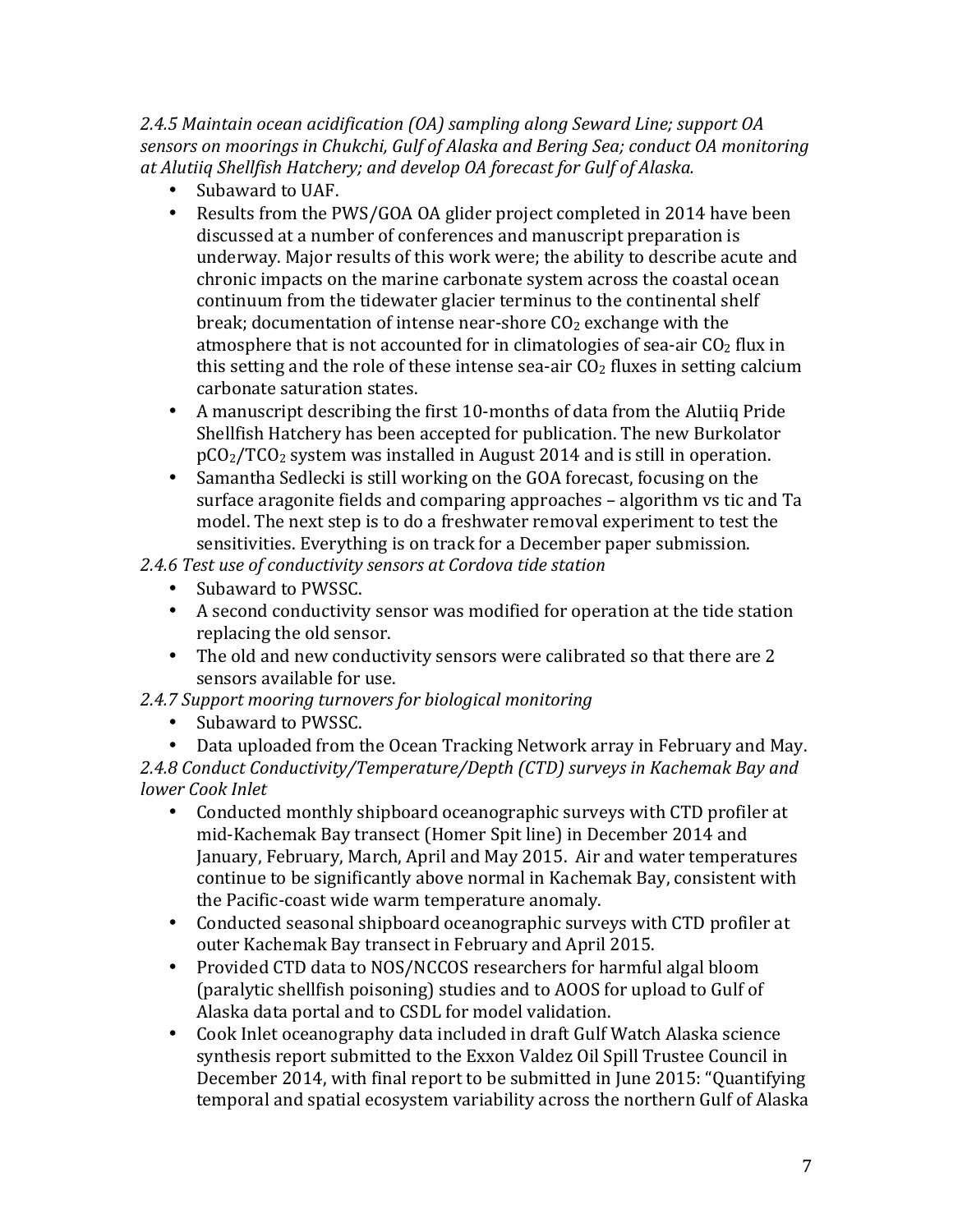to understand mechanisms of change". Results were also presented to the EVOSTC Science Panel by Kris Holderied at the February 2015 joint science workshop between the EVOSTC-funded Gulf Watch Alaska and Herring Research and Monitoring programs.

• The warm water temperatures observed in Kachemak Bay in 2014 were highlighted as part of an oral presentation given by Kris Holderied at the Alaska Marine Science Symposium in January 2015, entitled "Gulf Watch Alaska: Monitoring the Pulse of Changing Ecosystems in the Gulf of Alaska".

# **2.5 Regional Ocean and Coastal Partnerships and Planning**

- 2.5.1 Expand data management capacity to integrate data
	- Ongoing. See Section 2.6 below.
- 2.5.2 Create spatial visualization tools for AK through STAMP project -*"Spatial Tools for Arctic Mapping and Planning"*
	- Acquired and formatted data layers that were prioritized by STAMP (these are now in the AOOS system and will be publicly accessible by July 2015).
		- o ShoreZone imagery and characteristics for northern Alaska
		- $\circ$  Historic vessel tracks from AIS data in queryable format
		- $\circ$  Updates to the Arctic Synthesis layers synthesized by Audubon/Oceana.
	- Made progress on an "AOOS lite" version of the AOOS Arctic Portal that can run efficiently on low-bandwidth computers.
	- Reviewed, updated and expanded metadata for existing Arctic Portal data layers.

# **2.6 Data Management & Products – Subaward to Axiom Consulting**

2.6.1 Support AOOS website, data portal & applications. Maintain & provide access to products developed in this project. Explore developing multi-regional products with *other RAs.*

- Advanced filtering established for catalog; users are now able to apply spatial and temporal filters.
- Improved data catalog usability by refining metadata page for compound data layers.
- Added interoperability web service endpoints to AOOS catalog.
- Enabled model legend scale adjustment for all gridded data.
- Enabled advanced module grouping so that numerical models on different temporal scales can now be logically grouped together.
- Core CSV output for sensor data archives improved and convergent with NDBC standards.
- Historical sensor archives now persisted to netCDF files.
- SciWMS implemented in AOOS cyberinfrastructure so unstructured grids can now be served to users.
- Providence, RI East Coast data center fully functioning. Data and web services geo-replicated. AOOS is now a high availability Data Assembly Center (DAC).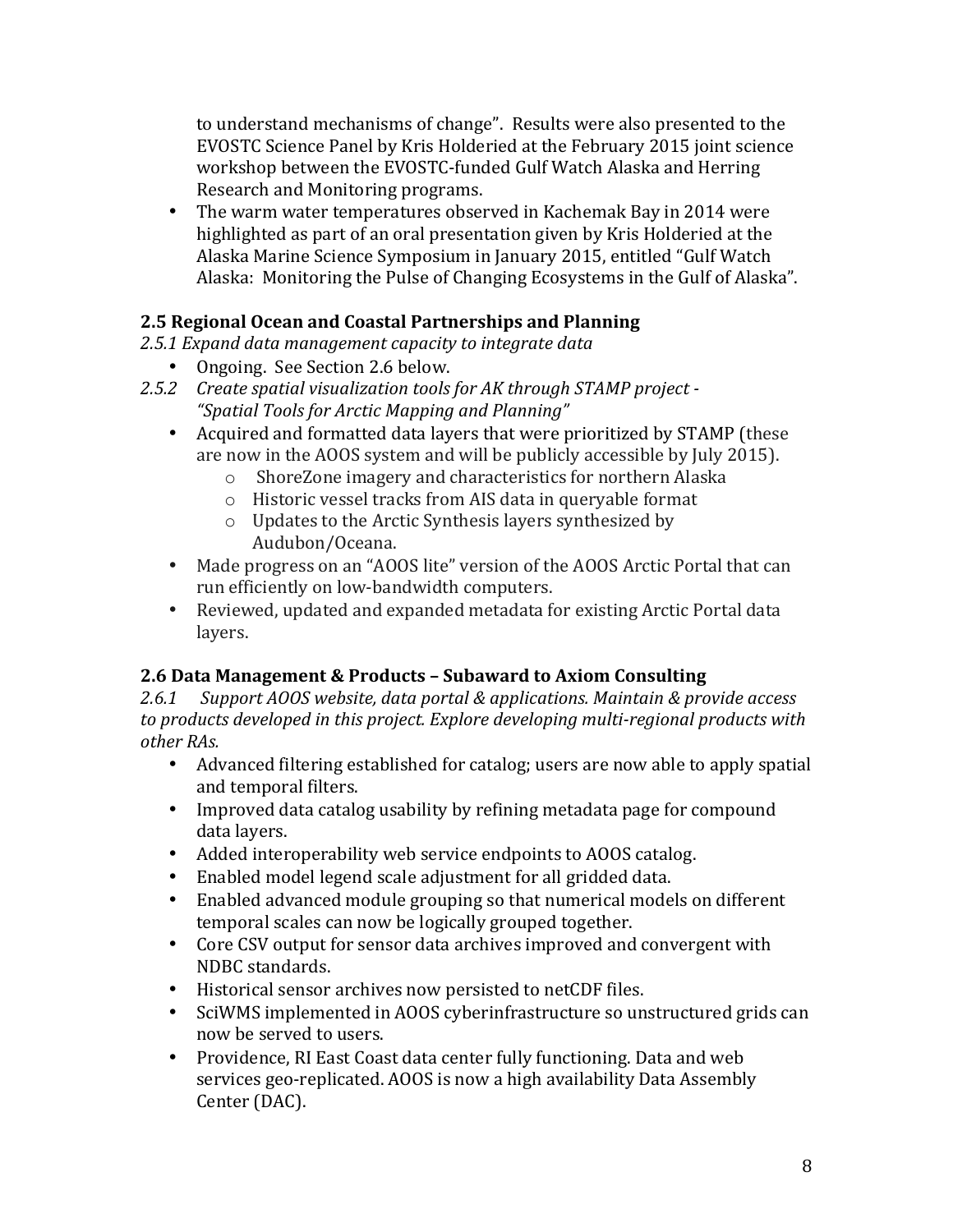- 2.6.2 Ingest prioritized datasets, support warehouse and archive functions & provide *access through query and mapping tools*
	- Statewide ShoreZone data and imagery ingested.
	- New Alaska regional bathymetry datasets now exposed.
	- Cook Inlet beluga sighting database exposed through hex binning interface.
	- Animal telemetry data sets exposed through IOOS biological data services and hex binning.
	- Approximately 122 new sensors, 2 model ensembles (18 variables) and 22 marine GIS data layers have been added in last 6 months.
	- 2014 GEBCO bathymetry data ingested.
	- OA project data exposed through AOOS catalog.
- 2.6.3 Continue ADF&G (Alaska Department of Fish & Game) partnership
	- AYK salmon data set complete and made available for ADF&G review.
- 2.6.4 Support of 2014 APOP portal for support of the BSAI LLC
	- APOP portal being supported for 2015 field season.
- 2.6.5 Collaborate with other state, regional, national and international data *management programs*
	- Attended ADIWG (Alaska Data Integration Working Group) meetings to assist in data integration across Alaska entities.
- 2.6.6 *Continue to develop IOOS SOS service and assist other RAs in deployment and begin work on IOOS Systems Integration Test.*
	- Completed next year IOOS special project work plan.
	- Working with several RAs to develop implementation strategy for OARTOD involving GLOS and SCCOOS.
	- Second milestone of Scalability Experiment met in February of 2015. Project is now complete and a demonstration was provided to IOOS national office.
	- 52 North software stack has met milestone 1.0 in April of 2015 and deployed to IOOS github repository.
- 2.6.7 *Develop new products and applications* 
	- AOOS smartphone application started for NWAB.
	- Hex Binning visualization technique optimized for large spatial time series and taxonomic filtering.

2.6.8 Provide Data Management services for integrated research programs with *separate funding: EVOSTC Long Term Monitoring & Herring Research and Monitoring* Programs; NPRB's Gulf of Alaska Integrated *Ecosystem Research Program; RUSALCA program; Arctic Ecosystem Integrated Survey; and Distributed Biological Observatory.*

- Currently supporting programs with Research Workspace application.
- Participating in monthly and other PI meetings as needed.
- Gulf Watch Alaska project data exposed through AOOS catalog.
- MBON projects kicked off in AK, CA and FL.
- *2.6.9 Serve up oil & gas industry data on AOOS portal*
	- Annex 4 data received in early 2015.
	- All data being served out through Research Workspace.
	- Currently 87 users have requested access to industry-provided datasets.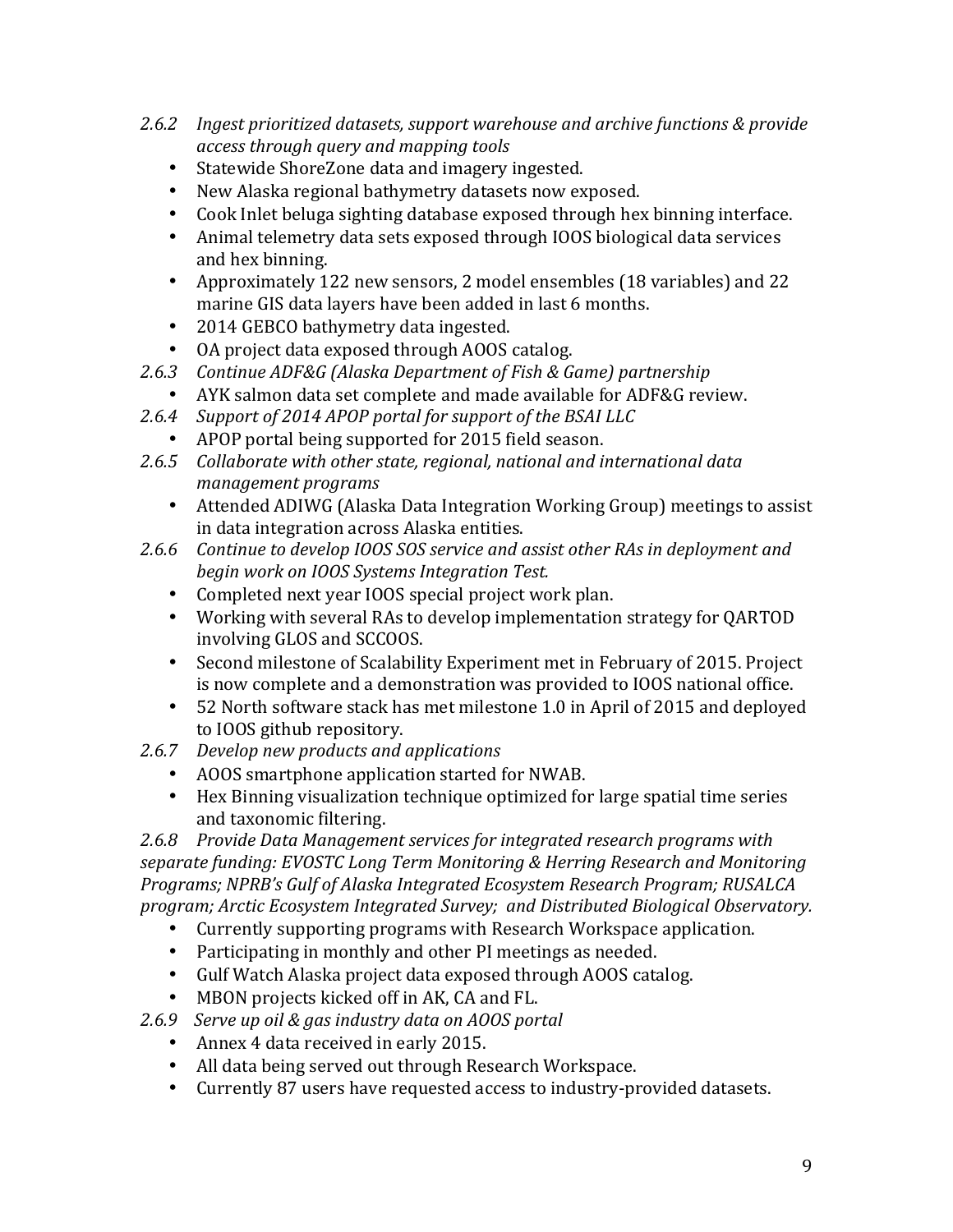# **2.7 Modeling & Analysis**

- 2.7.1 Initiate statewide circulation model exchange & ensemble modeling
	- Continued to discuss possible opportunities for AOOS to add value to existing modeling efforts and how to incorporate modeling in next AOOS 5-year proposal.

#### **2.8 Communication, Education & Outreach**

- *2.8.1 Support COSEE Alaska partnership*
	- Supported distribution of Community Based Monitoring handbook developed as product of CBM Workshop held in April 2014.
- *2.8.2 Support AOOS website, Facebook and publications*
	- Continued to add content to website and Facebook page, including news, featured stories, and explanations for new data tools.
	- Produced monthly updates.
	- Circulated bi-monthly e-newsletter to listserve of over 500 recipients.
	- Produced hard copy winter newsletter.
	- Highlighted 2014 AOOS film contest films on the AOOS homepage, Facebook page, and at other venues.

#### 2.8.3 *Scope out potential Alaska Oceans & Coast Report*

- Report will be considered in next 5-year proposal.
- 2.8.4 Interact with stakeholders and partners
	- Gave presentations at these events:
	- McCammon and AOOS Data Team members presented information on the AOOS website, Research Workspace and data visualization tools to the *Exxon Valdez* Oil Spill Trustees Council's Public Advisory Committee in February.
	- McCammon presented AOOS 101 at the April 10 meeting of the Alaska Marine Conservation Council board. AOOS collaborates with AMCC on ocean acidification and marine debris activities.
	- McCammon and Rob Bochenek demonstrated the AOOS Ocean Data Explorer tools to Moore Foundation staff April 30.
	- Will Koeppen represented AOOS at the Alaska/Norway Experts Group Roundtable May 27.
	- Partnered with the Cook Inlet Regional Citizens Advisory Council to provide a 1-day hands-on workshop for resource managers on the Cook Inlet Response Tool (CIRT) in Homer in March.
	- Partnered with the Cook Inlet Regional Citizens Advisory Council to provide a shorter version of the workshop for resource managers on the Cook Inlet Response Tool (CIRT) in Kenai in May.
	- A new exhibit launched on May 1 at the Anchorage Museum highlights Arctic Sea ice, and will be up through the summer. The exhibit showcases several animations of historic and predicted sea ice concentration in the AOOS data portal, and also streams two Arctic-related films from the 2014 AOOS Short Film Contest.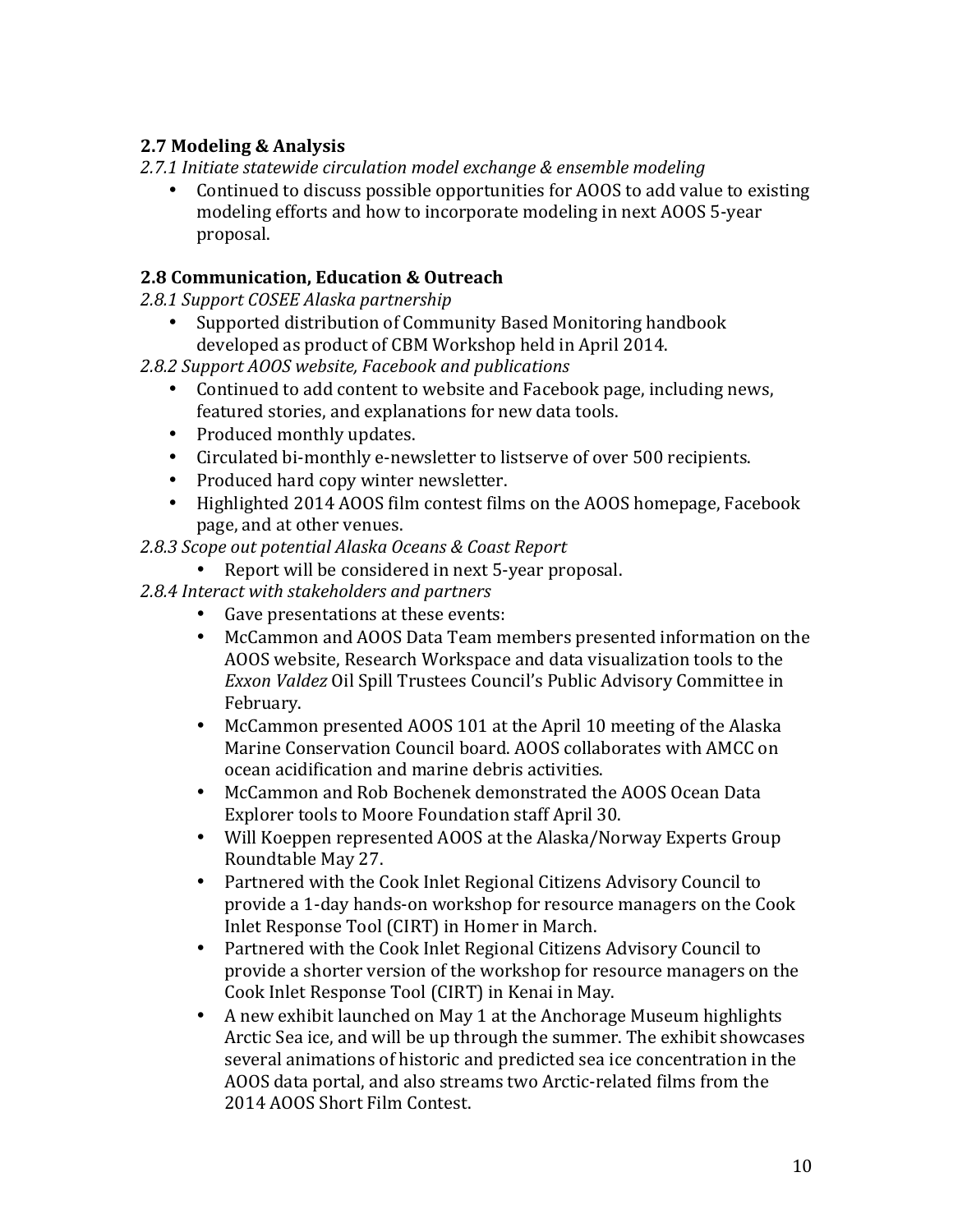- AOOS, NOAA, and the ADNR, hosted Exploring Options for an Integrated Water Level Observation Network in Alaska workshop in Anchorage May 27-28.
- AOOS co-hosted an Ocean Film Festival on March 25 with Alaska Geographic at the Beartooth Theater & Pub, highlighting 13 films from the AOOS 2014 film contest. Over 240 people attended.

#### **3.0 Scope of Work (Priorities for next 6 months, June 1 2015 - November 30, 2015, and anticipated changes to SOW)**

# **3.1 AOOS Regional Management**

*3.1.1 AOOS Board and Committees*

- Full board meeting planned for June 29.
- Data Management Advisory Committee informal meeting planned for June 25.
- *3.1.2 Participate in national IOOS*
	- Continue to participate in IOOS Association activities.
- *3.1.3 Partnerships and external affairs – in Alaska*
	- Continue to participate in partnership activities.
- *3.1.4 Partnerships and external affairs – national & international*
- *3.1.5 Program management, administration, fundraising and financial oversight*
	- Work on additional funding proposals.
	- Finalize 5 year FY16-20 proposal.
	- Finalize subawards for FY15.
	- Develop plan for certification implementation.

# **3.2 Marine Operations**

- *3.2.1 Maintain Snotel stations in PWS and CI*
	- Maintain Snotel stations.
- *3.2.2 Pilot AIS dissemination of weather data*
	- Upgrade power supply to remote weather stations in Southeast Alaska (Guard Island and Little Island) and in Southcentral Alaska (Rocky Island) where solar power alone is insufficient to meet power demands in winter.
	- Install an AIS AtoN transceiver in Southeast Alaska (Gustavus).
	- Install weather sensors in Southeast Alaska (Haines) and the Northern Coast of Alaska (Prudhoe Bay and a nearby barrier island).
- *3.2.3 Provide public access to HFR data in Chukchi & plan for future HFR*
	- Deploy and maintain HFR systems at Icy Cape, Wainwright, Point Barrow, and Cape Simpson.
	- Provide real-time data feed by posting to the NOAA IOOS National HFR Data server as well as on our project website at www.chukchicurrents.com.
- *3.2.4 Maintain WRF wind model for PWS and CI*
	- This project is completed.
- *3.2.5 Maintain operational ROMS model for GOA*
	- Continue operating ROMS model at basic level.
- *3.2.6 Validate hydrological model for PWS*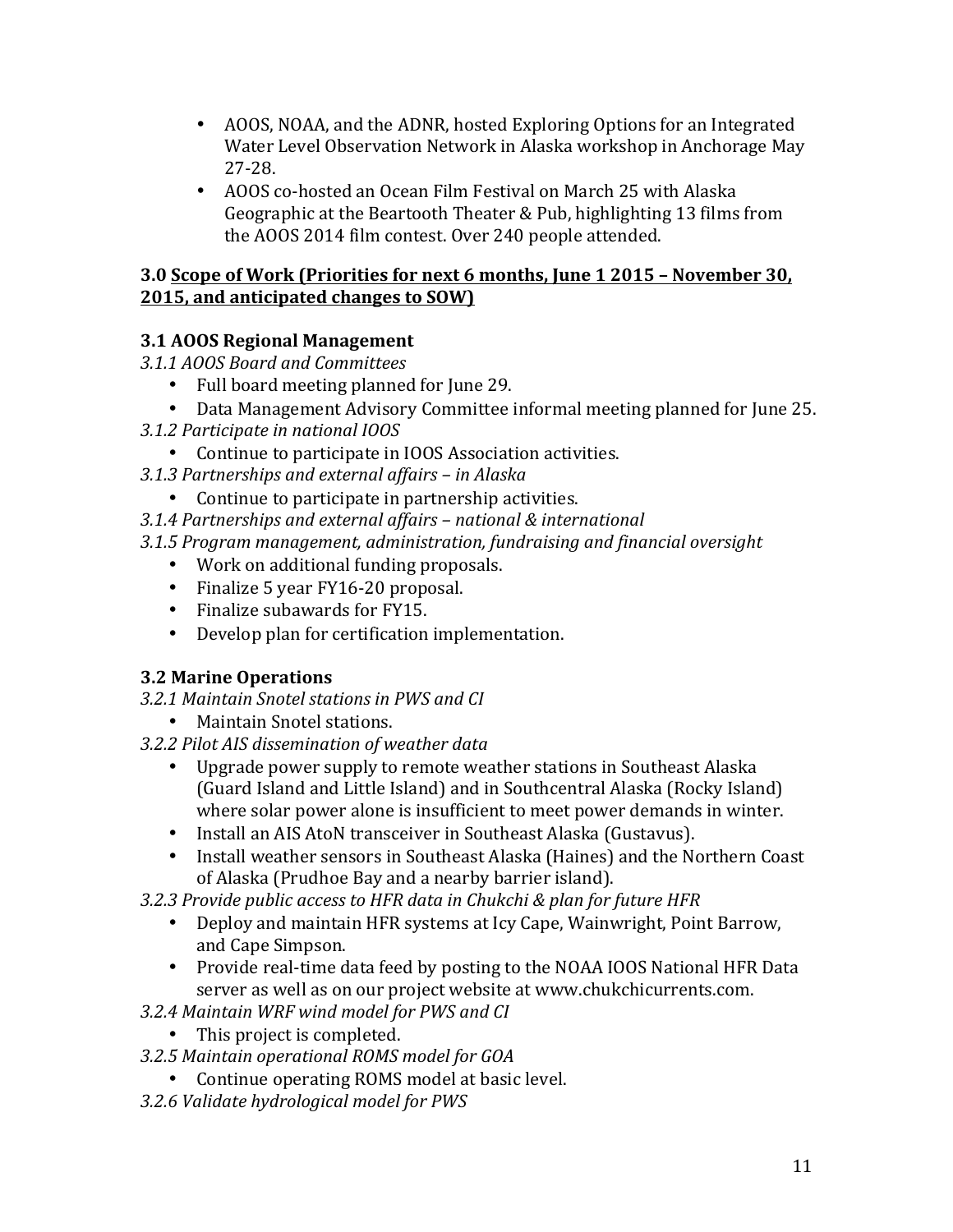• Report results.

3.2.7 Ingest ROMS models for Bering Sea into Jet Propulsion Laboratory (JPL) data *assimilation system*

• No activity. Completed.

*3.2.8 Deploy bottom-mounted pressure sensors in Beaufort*

- The mooring will be retrieved from Harrison Bay in early August 2015 and then redeployed in the eastern Alaskan Beaufort Sea as part of a collaborative mooring array between WHOI, ASL nc. And UAF/SFOS.
- Use of the wave observations for validation of area WaveWatch III forecasts will be investigated.
- *3.2.9 Install Kenai River web cam*
	- Monitor.

# **3.3 Coastal Hazards**

3.3.1 Monitor prior AK Harbor Observation Network pilot projects in Seward and *Kodiak and assess further expansion of AHON*

- Implement MXAK takeover.
- *3.3.2 Maintain CDIP wave buoy in Cook Inlet*
	- Buoy to be retrieved in fall.
- *3.3.3Produce electronic sea ice atlas*
	- Atlas will be updated on semi-annual basis.
- *3.3.4 Develop coastal flooding, storm surge and sea level rise products.*
	- Assist NSEDC in deployment of Norton Sound buoy.
	- Seed Interactive Coastal Profile Tool with remaining archived database at DGGS and solicit format feedback from stakeholders.
	- Work with NWS to expand the Color-Indexed Elevation Map Series to more communities and into more formats for use in effective coastal storm impact forecasting.
	- Calibrate the Kaktovik water level sensor during 2015 fieldwork.
	- Adjust water level records to appropriate datum post-sensor retrieval in September/October.
	- Deploy 3 real-time water level sensors in summer 2015 (Goodnews Bay, Port Heiden, and Kaktovik,).
	- Complete a white paper on water level data gaps in Alaska, agency-specific priorities and sensor type/location feasibility following the May 2015 Integrated Water Level workshop.

# **3.4 Ecosystems/Fisheries and Climate Trends**

- *3.4.1 Maintain Research Assets Map*
	- Continue to maintain.

# *3.4.2 Support sampling along Seward Line*

- Process Spring 2015 samples.
- Next cruise is scheduled for early September.
- Carbon flux rates may begin along the Seward Line in September (through NSF support).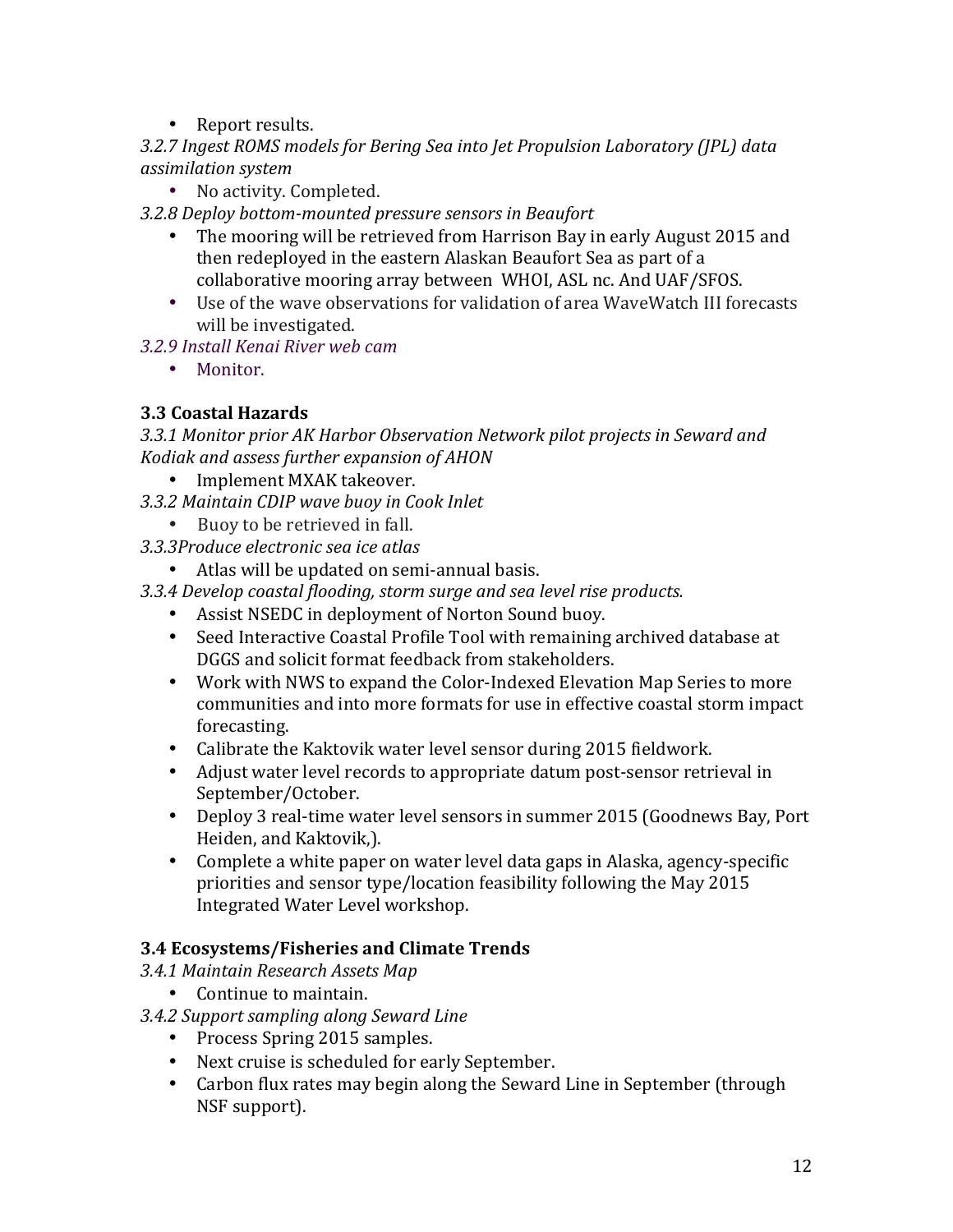*3.4.3 Use AOOS glider for high-latitude observation node in Chukchi & continue testing use of gliders for other uses*

- Deploy Slocum G2 glider in the Chukchi in early July 2015 for 2+ months long deployment.
- Monitor detections in near-real time.
- *3.4.4 Support Distributed Biological Observatory: Chukchi Ecosystem mooring*
	- Support DBO team travel for meetings.
	- Final mooring construction and testing in Seward at UAF mooring shop and mooring equipment to be loaded on deployment vessel 11 June 2015.
	- 2014 mooring will be recovered and 2015 moorings deployed in August or September.
- *3.4.5 Maintain OA sampling along Seward Line & OA mooring sensors*
	- Manuscript preparation and submission from the PWS/GOA OA Glider project.
	- Submit manuscript based on eight years of data from the Seward Line cruises to the Journal of Geophysical Research.
	- Conduct coastal Gulf of Alaska wide OA survey aboard the NOAA R/V Ron Brown.
	- Continue supporting OA monitoring activities at the Alutiiq Pride Shellfish Hatchery in Seward
	- In September of 2015, we will conduct the autumn Seward Line cruise.
- *3.4.6 Test use of conductivity sensors at Cordova tide station*
	- Calibrate sensor.
- *3.4.7 Support mooring array for biological monitoring*
	- Ongoing.
- *3.4.8 Conduct CTD surveys in Kachemak Bay and lower Cook Inlet*
	- Conduct monthly CTD surveys at mid-bay transect in Kachemak Bay.
	- Conduct two seasonal CTD surveys at outer bay transect in Kachemak Bay.
	- Provide CTD data to CSDL, AOOS and others as requested.

# **3.5 Regional Ocean and Coastal Partnerships and Planning**

- *3.5.1 Create data management capacity to integrate data*
	- Ongoing. See section 3.6 below.
- 3.5.2 Create spatial visualization tools for AK: STAMP
	- Complete adding relevant data layers to the STAMP/Arctic portal.
	- Complete augmenting and refiniing metadata for Arctic data.
	- Produce an "AOOS lite" version tailored for Arctic communities.
	- Close out project.

# **3.6 Data Management & Products**

3.6.1 Support AOOS website, data portal & applications. Maintain & provide access to products developed in this project. Explore developing multi-regional products with *other RAs.*

- Implement AOOS lite application for lower bandwidth users.
- Develop methods for visualizing gliders and floats.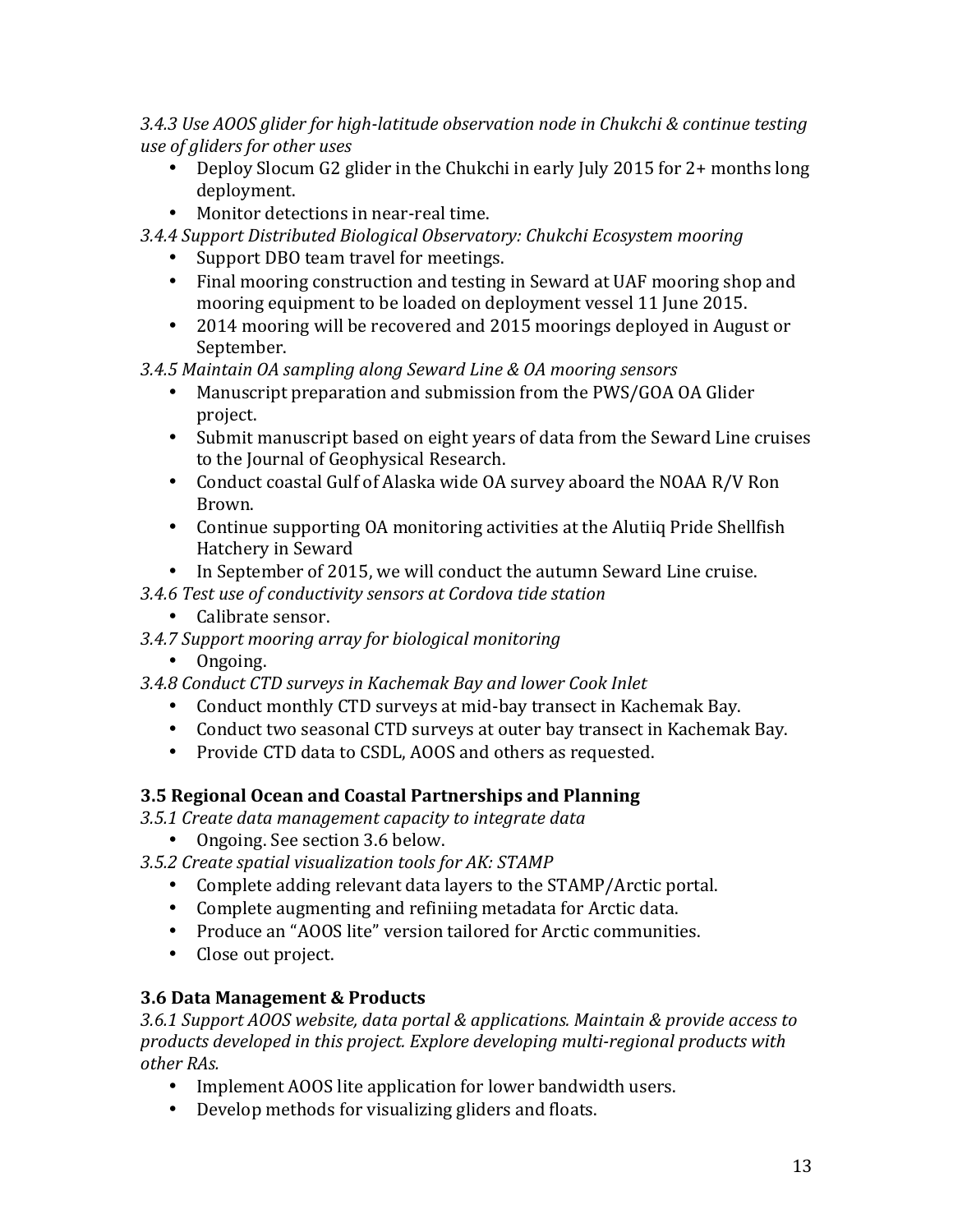- Deploy prototype Smartphone application.
- 3.6.2 Ingest prioritized datasets, support warehouse and archive functions & provide *access through query and mapping tools*
	- Expose Western Alaska unstructured grid models from Rob Grumbine through AOOS portals.
	- Ingest and expose Shorezone HD video for all of Alaska.
	- Expose updated Marine Arctic Synthesis data layers.
	- Expose next generation AIS data set from Marine Exchange of Alaska.
- *3.6.3 Continue ADF&G partnership*
	- Schedule and hold meeting with ADF&G steering committee to wrap up project.
- 3.6.4 Collaborate with other state, regional, national & international data *management programs*
	- Coordinate with SECOORA and CeNCOOS to Draft next 5 year proposal.
	- Develop relationship with UAA DHS center of excellence.
	- Work with Arctic cyber infrastructure groups on collaborative proposals.
	- Continue to develop Scalability Experiment and integrate into IOOS catalog.
	- Work with RAs to develop QARTOD implementation strategy.
	- Work with IOOS and NCEI to develop improved submission pathway.

3.6.5 Continue to develop/support IOOS SOS service and assist other RAs in *deployment and conduct System Integration Test.*

- Initiate development on 52 north SOS 2.0 specification.
- Update 52 North web harvesters.
- Add additional data sources to IOOS scalability map.
- Expose high level application programmer interface (API) to scalability map
- Integrate Scalability map into IOOS catalog.
- Support the Animal Telemetry Network with Research Workspace instance.
- Support the national HF Radar group with Research Workspace instance for radial data.
- Support national MBON effort with Research Workspace and data coordination activities.
- *3.6.6 Develop new products and applications* 
	- Transition AOOS portal to next generation HTML5/WebGL framework.
	- Implement multidimensional data model (Ocean in 4D).
	- Extend the virtual sensor to produce histograms to convey distribution of hypothetical measurements across values.
	- Extend virtual sensor to provide depth profiles so that users can visualize data through the water column.
	- Enable complex GIS datasets (ones with large numbers of feature types) to provide intelligent information for users during roll over events. This will be extremely useful for habitat classification data sets and other complex datasets.
	- Apply hexagonal binning techniques to densely packed data sets such as Shorezone to convey regional trends for habitat types and other features.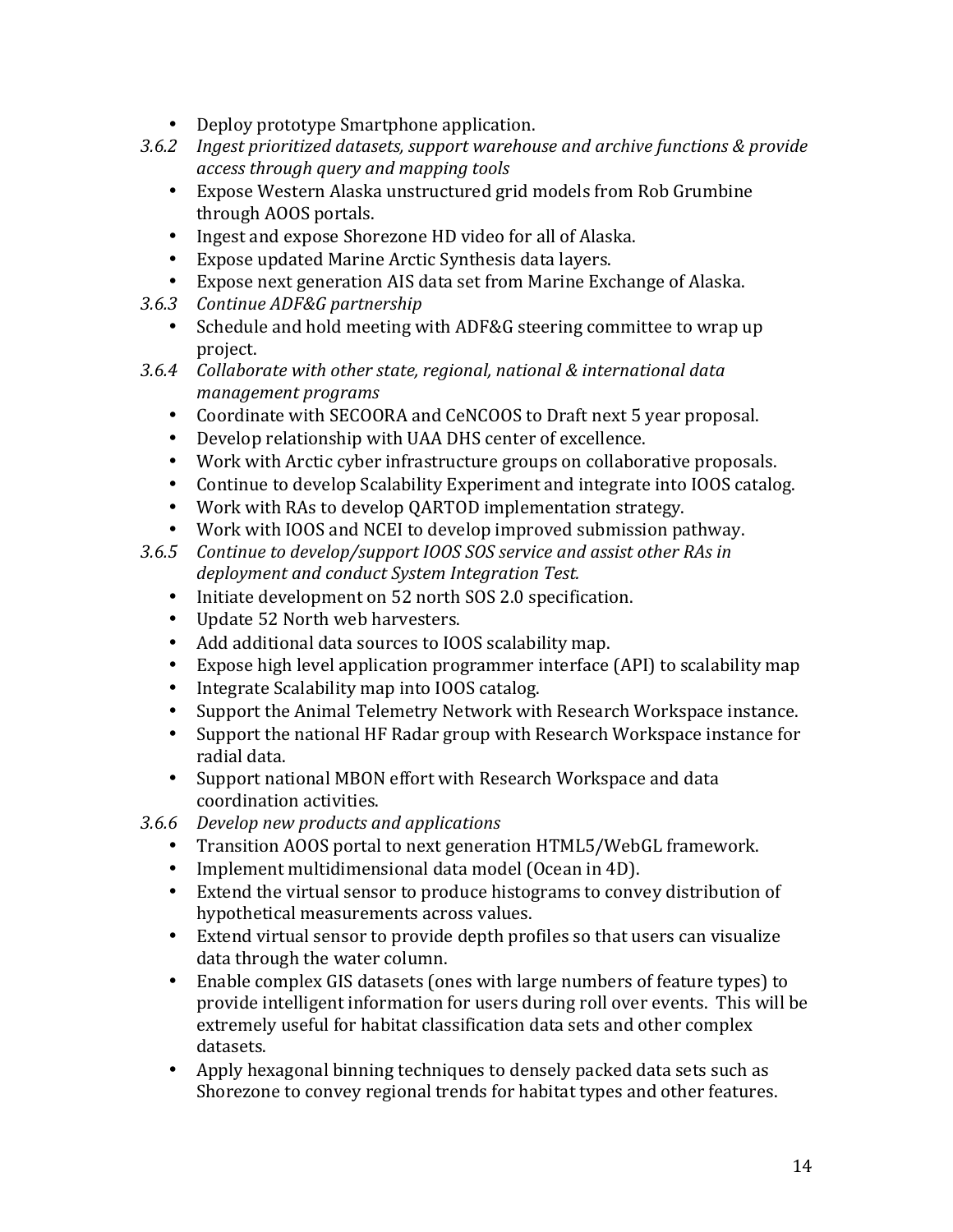- Extend the capabilities of the Model Explorer to perform model-to-model and model-to-observation comparisons.
- Develop new and extend existing search indexes to support more advanced querving by space, time, taxonomy and parameter.
- 3.6.7 *Develop advanced visualization system for time series (RUSALCA, Seward Line,* GAK 1, Fisheries Data).
	- Process and stage additional zooplankton data sets for RUSALCA and other CBMP Arctic datasets for next generation data visualization.
	- Explore data visualizations for Seward Line, ocean moorings and ocean acidification data.
	- Publish staged BASIS, PacMARS, RUSALCA and CBMP data sets for public use.

*3.6.8 Provide Data Management services for integrated research programs: EVOSTC*  Long Term Monitoring & Herring Research and Monitoring Programs; NPRB's Gulf of Alaska Integrated *Ecosystem Research Program; BOEM's MARES; RUSALCA program; Arctic EIS program; and Arctic Marine Biodiversity Observing Network – all with separate funding*

- Cultivate and expand capabilities of AOOS Research Workspace.
- Attend all PI meetings.
- Kick off MARES project.

*3.6.9 Serve up oil & gas industry data on AOOS portal*

- Manage access to industry data and facilitate updates to the resource.
- Incorporate data into public AOOS Ocean Data Explorer.
- Work with NCEI to streamline archive process.

# **3.7 Modeling & Analysis**

3.7.1 Initiate statewide circulation model exchange & ensemble modeling

• Continue discussion on future AOOS modeling efforts.

# **3.8 Communication, Education & Outreach**

*3.8.1 Support COSEE Alaska partnership*

• This program will close in late July.

#### *3.8.2 Support AOOS website and publications*

- Produce summer newsletter, bi-monthly e-news, and monthly ED updates.
- Implement observing project pages on website.
- Work with partner institutions to include link to AOOS on their website.
- *3.8.3 Scope out potential Alaska Oceans & Coast Report*
	- Begin planning for this report.
- *3.8.4 Interact with stakeholders and partners*
	- Continue providing demos of AOOS tools to interested organizations and agencies.
	- Reach out to local media contacts to improve frequency of earned media.
	- Host the second annual AOOS Ocean Film Contest. Compile submissions, organize review panel, award prizes, and help publicize films statewide.
	- Engage new stakeholder communities.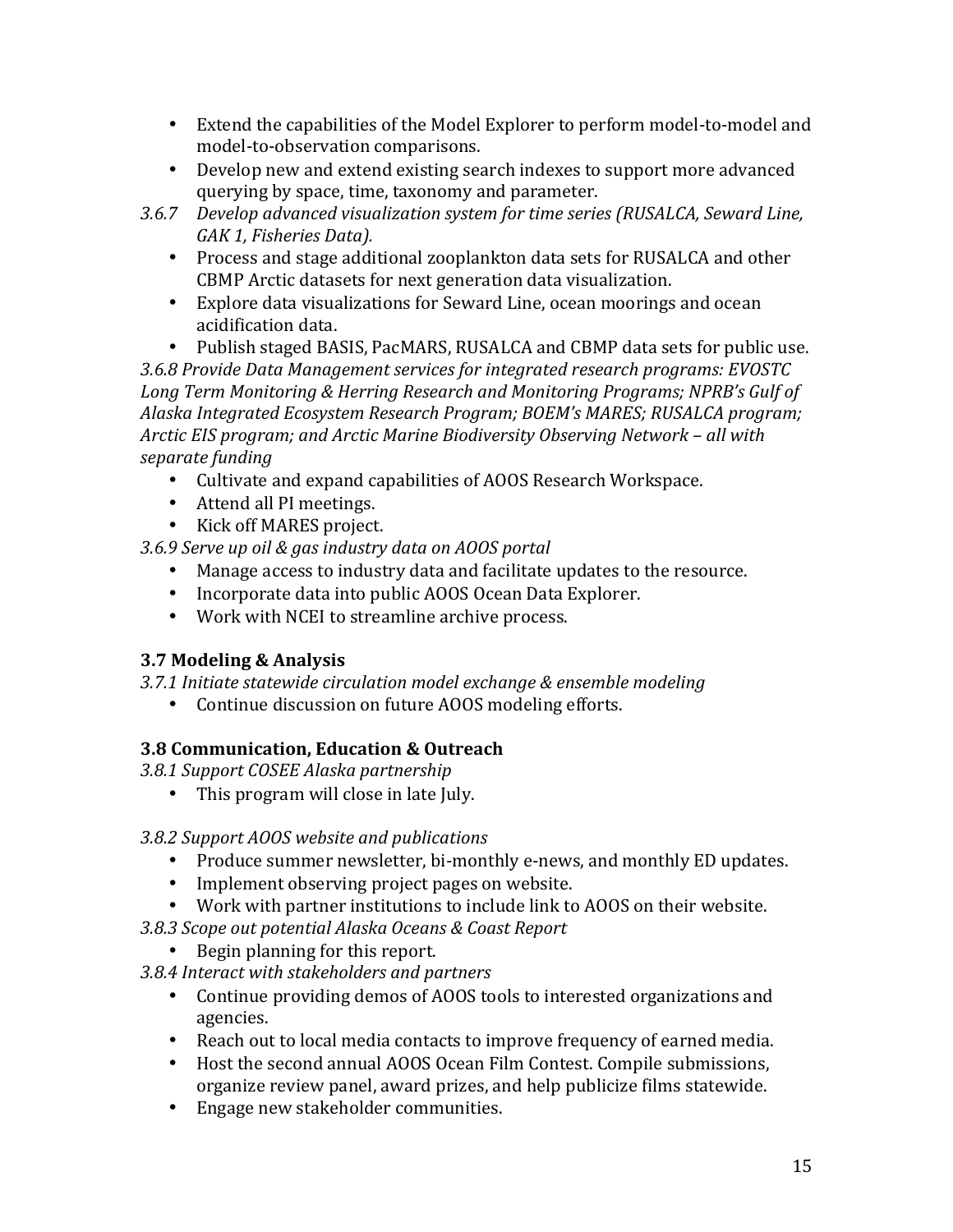#### **4.0 Personnel and Organizational Structure**

Hired Holly Kent as the new Program Coordinator (began March 27) and Carol Janzen as new Operations Director (begins June 29).

#### **5.0 Budget Analysis**

All financial reports are up to date and have been submitted on time.

#### **6.0 Issues**

None at this time.

#### **7.0 Special Report: Regional Ocean Governance Organization Activities**

AOOS received a competitive grant in 2012 from NOAA's Regional Ocean Partnership Program to "*Create spatial visualization tools for Arctic Mapping and Planning."* 

- Continued to update the interactive web-based data integration and visualization tool for the Alaskan Arctic based on AOOS data infrastructure, which now includes over 250 data sets from a wide variety of sources
- Refined priorities from April 2014 stakeholder workshop and developed revised work plan and target data sets for ingestion.
- Acquired and formatted the following data layers (these are now in the AOOS system and will be publicly accessible by July 2015).
	- $\circ$  ShoreZone imagery and characteristics for northern Alaska
	- $\circ$  Historic vessel tracks from AIS data in queryable format
	- $\circ$  Updates to the Arctic Synthesis layers synthesized by Audubon and Oceana
- Made progress on an "AOOS lite" version of the AOOS Arctic Portal that can run efficiently on low-bandwidth computers.
- Reviewed, updated and expanded metadata for existing data layers.

# **8.0 Special Report: Efforts to Leverage IOOS Funding**

AOOS actively seeks to leverage IOOS funding in three ways: by submitting multiple proposals for funding from additional sources, by joining forces with other entities to support observing activities, and by providing data management services for other research programs.

*AOOS Proposals:*

- AOOS is involved in the following successful proposals: 1) AOOS and Axiom with a UAF group to develop an Arctic Marine Biodiversity Observing Network; 2) with Stantec for BOEM-funded Marine Arctic Research Ecosystem Study in the Beaufort Sea; 3) National Fish and Wildlife Foundation project to enhance the Beluga Sightings Database into a Cook Inlet Beluga Ecosystem Data Portal;
- One proposal submitted is pending: AOOS and Axiom with UAF to support National Science Foundation Arctic Programs' data archive and access;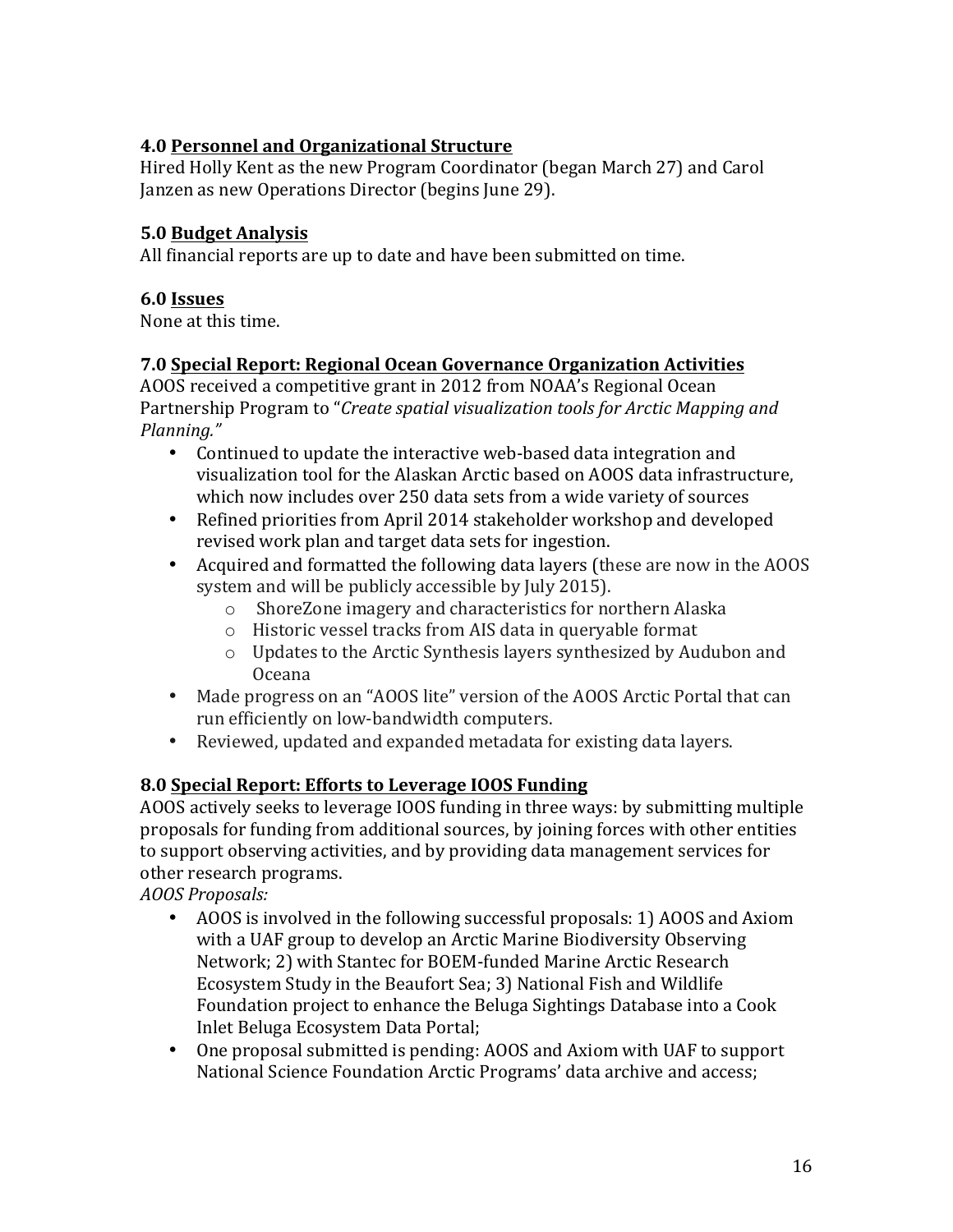• Several unsuccessful proposals were submitted during this period: a proposal with Axiom Consulting and other IOOS regions on data management for the Marine biodiversity Observing Network and one to NSF Data Infrastructure Building Blocks with University of Colorado.

*Observing Consortia:*

• Most of our observing activities are highly leveraged. Two examples are the ocean acidification moorings: AOOS contributes \$15k a year to a \$45k a year OA mooring consortium; and the Seward Line: AOOS contributes \$100k a year to a consortium that totals \$400k a year.

*Data Management Services for related programs:*

- *Exxon Valdez* Oil Spill Trustee Council's Long Term Monitoring & Herring Research and Monitoring Programs
- North Pacific Research Board's Gulf of Alaska Integrated Ecosystem Research Program
- Russian-US Long-term Census of the Arctic (RUSALCA) program
- Arctic Ecosystem Integrated Study (EIS)
- Distributed Biological Observatory (DBO) program
- Serve up oil & gas industry data on AOOS portal
- BOEM's Marine Arctic Research Ecosystem Study

#### **9.0 Special Report: Updates to RA Board Membership**

- Dan White replaced Mike Castellini as University of Alaska representative. A replacement for Lyman Thorsteinson as the USGS representative is currently being discussed, since he retired.
- The Barrow Arctic Science Consortium is no longer active.
- We are still seeking a statewide tribal representative, but are in discussion with several possibilities. See IOOS governance template below.

|                 | <b>Distribution of Governance Board Membership</b> |                |              |               |                |                       |                         |                |                          |                                                |
|-----------------|----------------------------------------------------|----------------|--------------|---------------|----------------|-----------------------|-------------------------|----------------|--------------------------|------------------------------------------------|
|                 |                                                    | Government     |              |               |                | <b>Non-Government</b> |                         |                |                          |                                                |
| Region          | Type of<br>Governance                              | State*         | Local        | <b>Tribal</b> | Federal        | Research<br>Institute | Industry                | NGO**          | Foreign<br>(all sectors) | <b>Total Number of</b><br><b>Board Members</b> |
| AOOS            | MOU                                                | 4              |              |               | 4              | $\overline{7}$        | $\overline{2}$          | 2              |                          | 19                                             |
| CaRA            | MOA                                                | 3              |              |               |                | $\mathbf{1}$          | 6                       | $\overline{2}$ |                          | 12                                             |
| CeNCOOS         | MOU                                                | $\overline{2}$ |              |               | $\overline{2}$ | 8                     |                         | 3              |                          | 15                                             |
| GCOOS           | MOU                                                | $\overline{2}$ |              |               | 2              | 3                     | 5                       | $\overline{3}$ |                          | 15                                             |
| GLOS            | 501(c)(3)                                          |                | $\mathbf{1}$ |               | 3              |                       | 4                       |                | $1***$                   | 10                                             |
| <b>MARACOOS</b> | 501(c)(3)                                          | $\overline{2}$ |              |               | 3              | 8                     |                         | 2              |                          | 15                                             |
| <b>NANOOS</b>   | MOA                                                | $\overline{2}$ |              | 2             | 2              | 4                     | 3                       | $\overline{2}$ |                          | 15                                             |
| <b>NERACOOS</b> | 501(c)(3)                                          | 5              |              |               | $\overline{2}$ | 6                     | 4                       |                | 2                        | 20                                             |
| PacIOOS         | MOA                                                | 5              |              |               | 2              |                       | $\overline{\mathbf{3}}$ |                | $\overline{2}$           | 14                                             |
| SCCOOS          | MOU                                                |                |              |               | $\mathbf{1}$   | $\overline{7}$        |                         | 1              | $\overline{2}$           | 11                                             |
| <b>SECOORA</b>  | 501(c)(3)                                          | $\overline{2}$ |              |               | 1              | 13                    | 6                       | 3              |                          | 25                                             |
| <b>ACT</b>      |                                                    |                |              |               |                | 4                     | 1                       |                |                          | 5                                              |

\* includes Sea Grant and territorial governments

\*\* includes Fishery Management Councils

\*\*\* "bi-national" International Joint Commission

# **10. Special Report: Governance Activities and Accomplishments**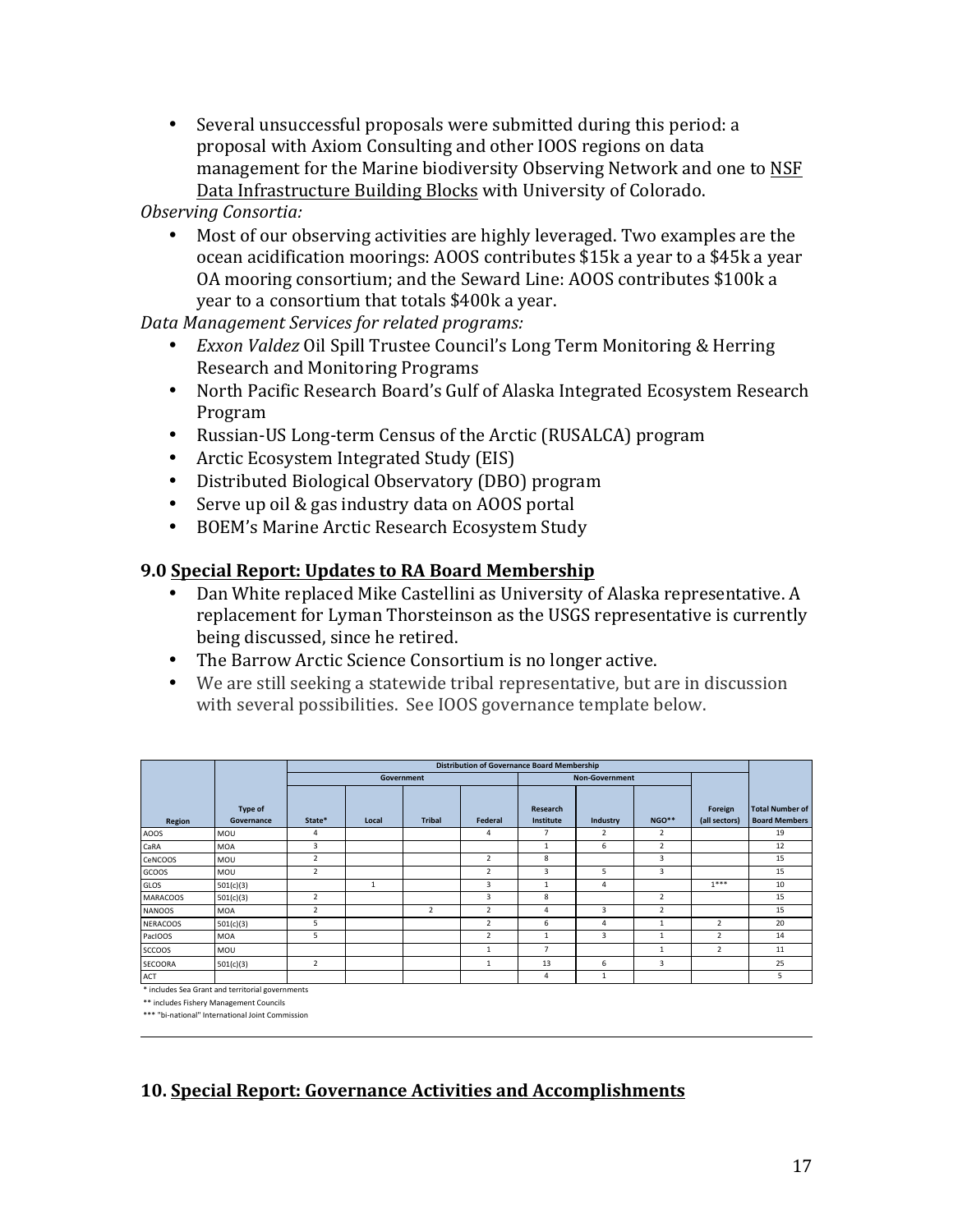- AOOS celebrated its  $10^{th}$  anniversary at a special event November 19 at the Anchorage museum. Board chair Ed Page and IOOS program director Zdenka Willis helped with the festivities.
- AOOS Data Management Advisory Committee met September 25 in Anchorage to review current activities. IOOS Data Lead Derrick Snowden attended – his first visit to Alaska – and discussed data certification issues. The committee also met February 25 and reviewed the current committee membership list and recommended changes to update the committee's Terms of Reference. The committee met by teleconference July 11 to review the annual Axiom work plan.
- AOOS Board met in Anchorage October 17 to review and re-elected Ed Page as board chair and Ed Fogels as vice-chair, and elected Cheryl Rosa as secretary and Jim Kendall as treasurer. IOOS Association Executive Director Josie Quintrell attended and discussed annual budget and planning initiatives. The Board also met April 3 to approve the work plan and budget for FY 15, which for AOOS starts June 1, 2015. The Board approved updated Terms of Reference for the Data Management Advisory Committee, and approved two new members to the DMAC: Jim Potemra of the Pacific Islands Ocean Observing System and Zach Stevenson with the Northwest Arctic Borough.
- Executive Director Molly McCammon briefed the Indigenous People's Council on Marine Mammals on December 1 and asked them to designate a representative to the AOOS Board. The Council would first like to meet directly with the AOOS Board at a future meeting.

# **11. Special Report: Education and Outreach Activities**

# *11.1 Education*

- The Community Based Monitoring (CBM) Handbook developed as a product of the CBM Workshop hosted by AOOS and Alaska Sea Grant last April was released at the 2015 Alaska Forum on the Environment.
- Continued to support COSEE Alaska partnership as this program concludes.
- Co-hosted Communicating Ocean Sciences Workshop at AMSS in January.
- Supported the student poster process at the Alaska Marine Science Symposium (through COSEE).

# *11.2 Outreach*

- Hosted an AOOS 10<sup>th</sup> Anniversary event at the Anchorage Museum in November to celebrate a decade of ocean observing. Included winning film contest films, keynote speaker, and director remarks.
- Gave AOOS overview and data portal presentations to the following audiences:
	- $\circ$  CIRCAC Environmental Monitoring Committee, demo of Cook Inlet Response Tool, Sept 2014